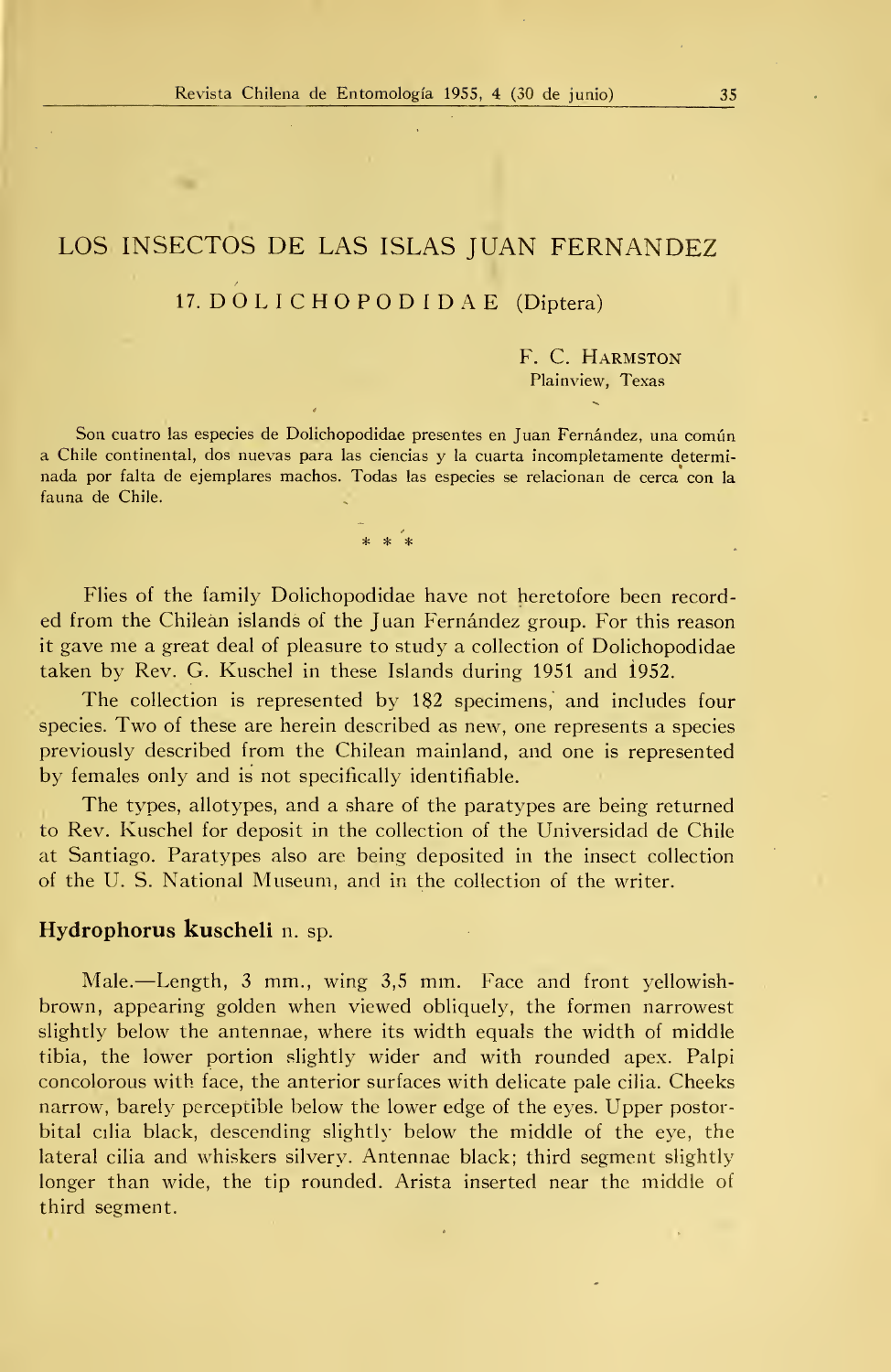Dorsum of thorax brownish-black, nearly opaque, lightly dusted with \'ellowish-brown pollen; scutellum concolorous with metanotum, and with two large marginal bristles. Acrostical bristles small, in a single row; dorsocentrals forming two rows of prominent bristles, each row with six bristles; propleura with a number of delicate pale cilia, and two or three prominent palé bristles inserted above the base of fore coxae. Immediateh' in front of the halteres the metapleurae bear a few delicate black cilia, and a single prominent, black bristle. Pleurae grayish pollinose. Abdomen concolorous with the metanotum, the lateral portions grayish pollinose. Hypopygium embedded; outer appendages but little exposed, yellow, their surfaces with delicate palé cilia.

Front coxae yellow, their anterior surfaces clothed with palé hairs which are larger and bristle-like along the outer edges. Outer surface of middle concolorous with pleurae; the hind coxae yellow. All femora and tibiae yellow, the upper surface of the front and hind femora slightly infuscated. Fore femora thickened at base, with two rows of prominent black bristles along lower edges, those in the outer row being much longer. Middle and hind femora of plain structure, slender, each with three (some specimens have four) evenly, and widely spaced, preapical bristles, but without prominent hairs or bristles on the lower edges. Fore tibiae beset with numerous short, black bristles on lower surface, a single prominent bristle on anterior surface near basal third, and a slightly longer bristle near the tip on inner edge. Middle and hiñd tibiae with prominent, evenlyspaced bristles on posterior surfaces. All tarsal segments brownish-black' from the tip of first segment. Comparative length of the segments of front tarsi as  $13-6-5-2-3$ ; of middle tarsi as  $15-8-5-3-3$ ; of hind tarsi as 15-10-6-3-3. Halteres and calypters yellow, the latter with brownish cilia.

Wings gravish hyaline, wholly without markings of any kind; veins brownish, paler near the base of wing; last portion of fifth vein evanescent, slightly less than one-half the length of posterior cross-vein.

Female.—Similar to the male in coloration. The face is about three times wider than that of the male. Bristles on the lower surface of front femora and tibiae longer and more robust than those of the male.

Described from 34 males and 44 females colleeted at various places on MASATIERRA, by Rev. G. Kuschel, in whose honor this species is named. The specimens were collected during the period from Feb. 20, 1951 to Feb. 6, 1952. Holotype male and allotype female. Bahía Cumberland, Feb. 25, 1951.

This species can readily be distinguished from all known Hydrophorus by its yellow legs.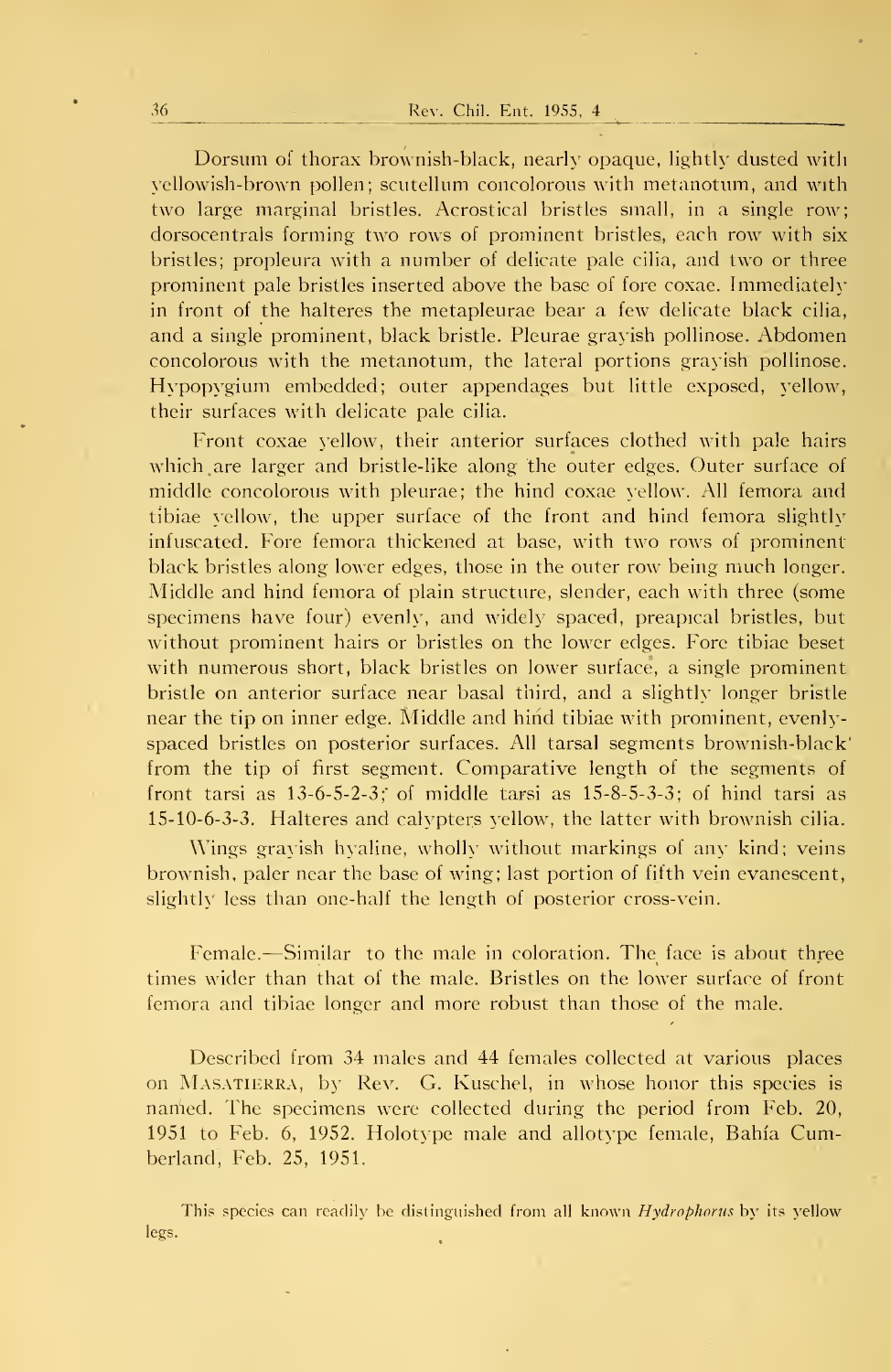### Hydrophorus poliogaster (Phil.)

Five specimens of  $H$ . poliogaster were among the material submitted for identification. One male, <sup>3</sup> females, Santa Clara: Corral, Jan. 6, 1952. One female, Masatierra: Quebrada La Laura, March 2, 1952.

#### Sympycnus fernandezensis n. sp.

Male. —Length, <sup>4</sup> mm. Face and front silvery pollinose, the former narrow, the eyes barely contiguous on upper portion immediately below the antennae. Palpi yellow, elongate, evenly tapering to a rounded apex, equalling the length of the first segment oí hind tarsi. Upper postorbital cilia black, the lateral and lower cilla are yellow. Antennae black; third segment as broad as long, obtusely rounded at apex. Arista black, evenly tapering to a sharp point, slightly longer than the first segment of middle tarsi.

Dorsum of thorax greenish, with a median bronze stripe in which the acrostical bristles are inserted, the whole metanotum lightly dusted with gray pollen. Pleurae heavily dusted with gray pollen which obscures the ground color. Scutellum with one pair of prominent marginal bristles, a pair of small, hair-like bristles situated outside the larger ones, and a number of delicate cilia upon the disc. Abdomen with the first tó fourth segments yellowish, the remaining segments black. First segment with long black bristles on upper posterior margin, and long yellowish bristles on lateral posterior margins. Hypopygium rather small; outer appendages yellow, finger-like, their length equalling the width of front tibia, their tips with a few delicate brownish hairs which are as long as the appendages.

Coxae, femora and tibiae yellow. Front coxae with yellow hairs on anterior surfaces, and with yellow bristles at tip. Middle coxae with black hairs on anterior surface; hind coxae with a prominent, black bristle on outer surface. Anterior femora and tibiae somewhat thickened. Middle femora thickened on basal third, the remaining portion slender and cylindrical, bearing a short, strong preapical bristle. Middle tibiae very long and slender, bearing a conspicuous black bristle on posterior surface near the basal fifth and a smaller bristle near the middle. Hind femora long and noticeably expanded, with a prominent black preapical bristle. Hind tibiae elongated, bearing a acattering of prominent bristles on posterior surface. Front tarsi short, thickened, black from the tip of first segment which is noticeably expanded toward the tip and bears a flattened, denselyciliated área on lower apical third; at the tip of the fifth segment projects a transversely-oval píate, borne on a slender stalk, which covers the pulvilli and claws. Middle tarsi with the first four segments slender, cylindrical, and of plain structure, the fifth segment black, flattened, and fringed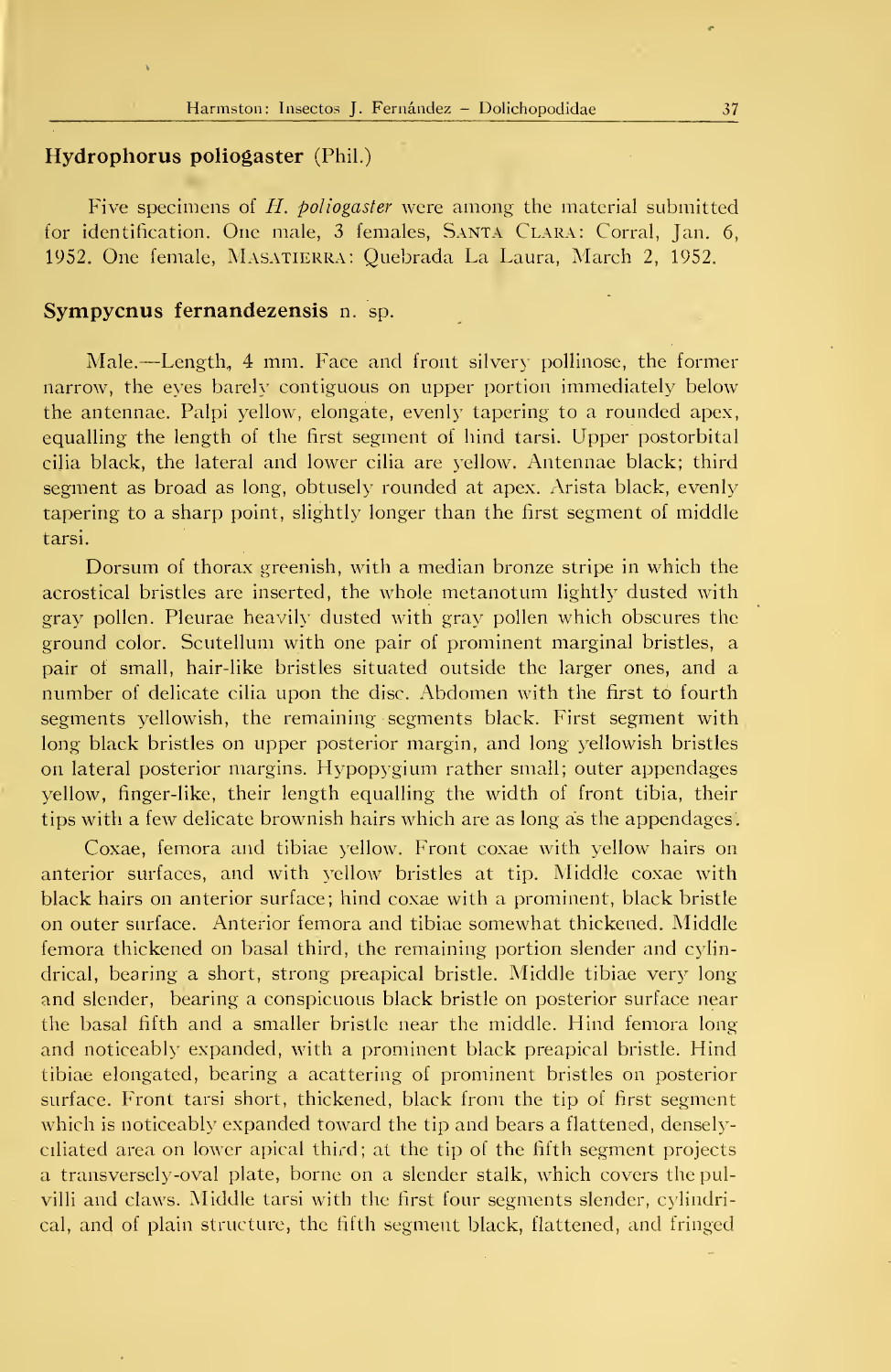on both sides with long black hairs, so that the middle tarsi appear to end in large black discs. Hind tarsi brown from the middle of second segment, all segments fringed on posterior surface with black hair-like bristles which are longer than the width of the short, thickened first segment. Comparative length of the segments of front tarsi as 10-4-2-2-3; of middle tarsi as 16-8-10-3-12; of hind tarsi as 5-9-10-4-3. Halteres and ralypters yellow, the latter with brown tips and brownish-yellow cilia.

Wings grayish hyaline, long and slender, the anal angle obsolete, so that the hind margin of the wing tapers gradually and evenly toward the base of wing; third and fourth veins parallel near their tips, the latter ending in the apex of the wing; last portion of fifth vein equal in length to the posterior cross-vein.

Female.—Face wide, silvery pollinose. Palpi black, their anterior surface clothed with black hairs. Front coxae with black hairs on anterior surface, and with black bristles at tip. Legs of plain structure. Wings broader than in the male, the anal angle more prominent, gradually and evenly rounded toward the base of wing.

Described from 19 males and 54 females collected on MASAFUERA, by Rev. G. Kuschel. Holotype male and allotype female, 9 paratype males and 17 paratype females, at Quebrada de las Casas, Jan. 19, 1952. Other paratypes: 20 females, La Correspondencia, Jan. 20, 1952; <sup>7</sup> males, 16 females. Quebrada de las Vacas, Jan. 17, 1952; <sup>1</sup> male, <sup>1</sup> female, Inocentes Bajos, Jan. 23, 1952; <sup>1</sup> male, on Masatierra, El Camote, Feb. 5, 1952.

This species closely resembles S. andicola (Bigot) in the structure of the front and middle tarsi. It differs, however, in the form of the arista. The arista of andícola bears two oval swellings, one slightly beyond the middle and one at tip.

#### Chrysotus sp.

The material submitted to me by Rev. Kuschel included also <sup>26</sup> female *Chrysotus* which I have been unable to specifically identify.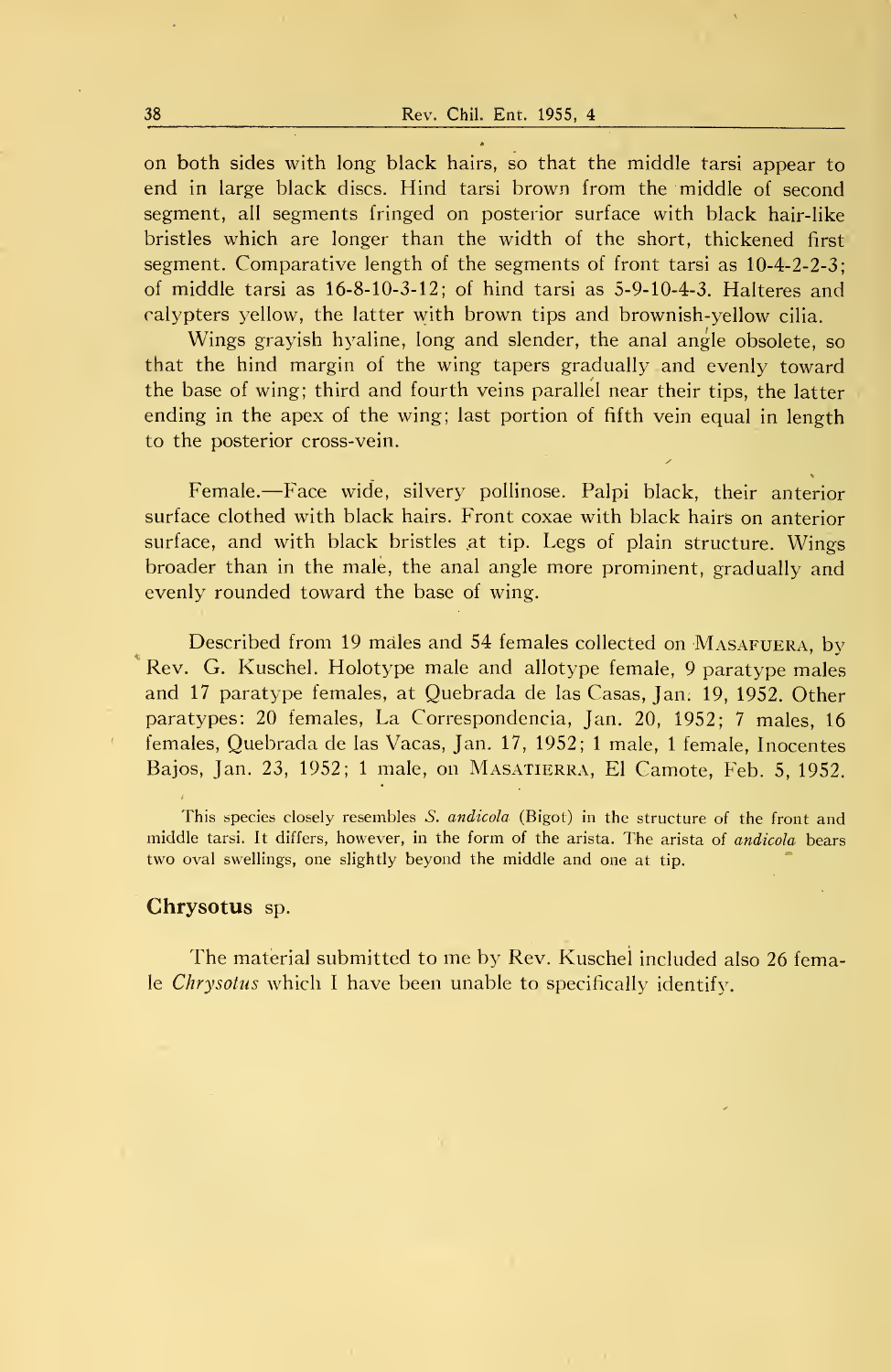# LOS INSECTOS DE LAS ISLAS JUAN FERNANDEZ

#### 18. S Y R P H <sup>I</sup> D A E (Díptera)

C. L. Fluke • University of Wisconsin Madison

La familia Syrphidae está representada con seis especies, dos de ellas aparentemente endémicas. Las demás son del continente o cosmopolitas. Una especie descrita de Juan Fernández por Enderlein se pasa a sinonimia.

The following species of Syrphidae from the Islands of Juan Fernandez were collected by Dr. G. Kuschel and <sup>I</sup> wish to thank him for the privilege of studying these fine specimens.

Only six species are in the collection, one of which is represented by two females, and the identification of this species (Melanostoma fenes tratum Macquart) must be considered provisional since the male is essential for positive identification. Two of the species appear to be found only on the Islands, the other four were originally described elsewhere.

Enderlein, 1940, in Skottsberg. The natural history of Juan Fernández and Easter Island, Vol. <sup>3</sup> has covered all of these except Melanostoma fenestratum Macq. and Sterphus aurifrons Shannon. I believe his Allograpta skottsbergi is the same as  $\Lambda$ . exotica Wied.

 $K = \frac{1}{\sqrt{2}}$ 

|                  | NEY TO THE SPECIES OF STINT HILDAR FROM JUAN FERNANDEZ                                                       |
|------------------|--------------------------------------------------------------------------------------------------------------|
| $\mathbf{1}$ .   | Eyes hairy, third vein deeply looped, length 15 mm<br>eon-                                                   |
|                  | <i>Eristalis tenax</i> Linnaeus                                                                              |
|                  | Eyes bare, third vein straight                                                                               |
|                  | <sup>2</sup>                                                                                                 |
| $\overline{2}$ . | Large species (11 to 15 mm.) abdomen metallic, face and front                                                |
|                  | <i>Sterphus aurifrons</i> Shannon                                                                            |
|                  | Smaller species, less than 11 mm., face yellow with a black<br>stripe or black with punctate spots           |
|                  | 3                                                                                                            |
| 3.               | Face black with white to brown punctate pubescence, males<br>with a row of curved spines on the front tibiae |
|                  |                                                                                                              |
|                  | 4                                                                                                            |
|                  | Face yellow with a black stripe, legs of males without spines                                                |
|                  |                                                                                                              |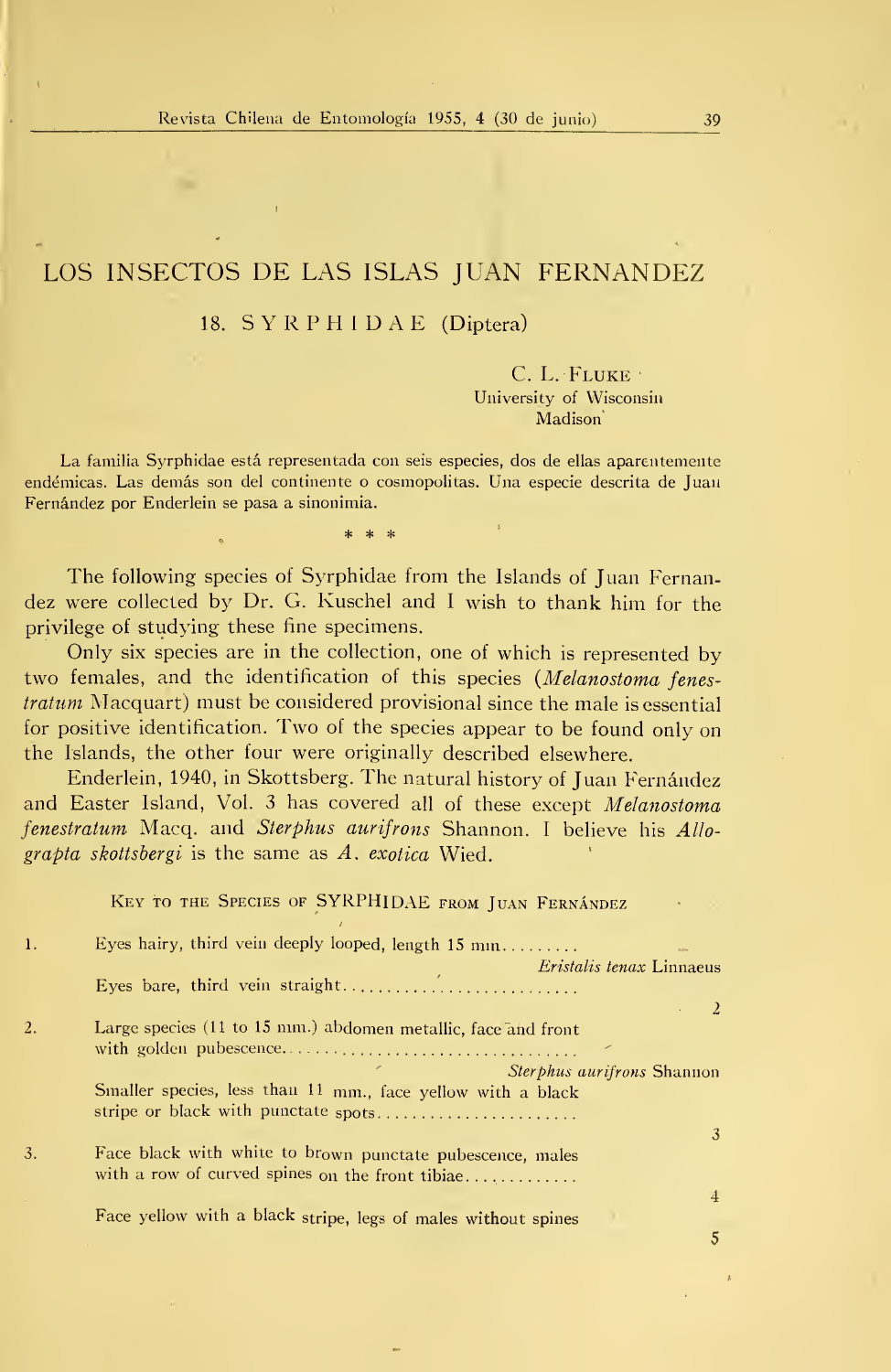| 40 | Rev. Chil. Ent. 1955, 4                                                                                                                               |
|----|-------------------------------------------------------------------------------------------------------------------------------------------------------|
| 4. | Face very little protruding, the punctations very fine; front<br>tibiae of male with nine outwardly curved spines<br>Melanostoma lundbladi Enderlein  |
|    | Face produced well forward, the pubescence whitish with                                                                                               |
|    | large punctations; male tibiae with 12 to 14 spines<br><i>Melanostoma fenestratum</i> Macquart                                                        |
| 5. | Scutellum entirely yellow, second and third segments of the<br>abdomen each with a yellow band, thorax shining<br><i>Allograpta exotica</i> Wiedemann |
|    | Scutellum usually brown with a dull yellow border, abdo-<br>men with paired yellow spots (often entirely black on the                                 |
|    | Allograpta robinsoniana Enderlein<br>z.                                                                                                               |

#### Allograpta robinsoniana Enderlein

1940 Allograpta robinsoniana Enderlein, in Skottsberg Nat. Hist. Juan Fernández and Easter Island, Zool. 3 (5): 664

This beautiful species has a broad black facial stripe, entirely black antennae, blackish scutellum with a dull yellow border (often absent on the female), pleura of the male without any yellow spots, jegs generally black, mesonotal and scutellar pile black, wings smoky, and the abdomen with three pairs of reddish yellow spots, prominent on the male but often obscured or absent on the female.

This species perhaps should be placed in Stenosyrphus rather than Allograpta. At this time the genitalia have not been examined but the external appearance suggests  $Allographa$  and for the present I leave the species there.

Twelve males and 18 females are before me, 20 from MASATIERRA: Plazoleta del Yunque, Bahía Cumberland, Miradero de Selkirk, and El Camote; six from Masafuera: Quebrada de la Calavera, Quebrada de las Casas and Quebrada de las Vacas. They were all collected in December, January, and February, 1951-52.

#### Allograpta exotica (Wiedemann)

1830 *Syrphus exoticus* Wiedemann, Ausser. Zweif. Ins. 2: 136<br>1877 *Allograpta fracta* Osten Sacken, Bul. U. S. Geol. & Geog. Surv. 3

1940 *Allograpta skottsbergi* Enderlein, in Skottsberg Nat. Hist. Juan Fernández and .<br>Easter Island, Zool. 3 (5): 663, new syn.

A very common species over the entire Neotropical región and it is not surprising to find it on the Islands. The face has a narrow black stripe, the scutellum is entirely yellow, the legs yellow except for black rings on the hind tibiae and femora and the darkened tarsi, the fourth segment of the abdomen with two narrow median vittae connected usually with much broader oblique side spots.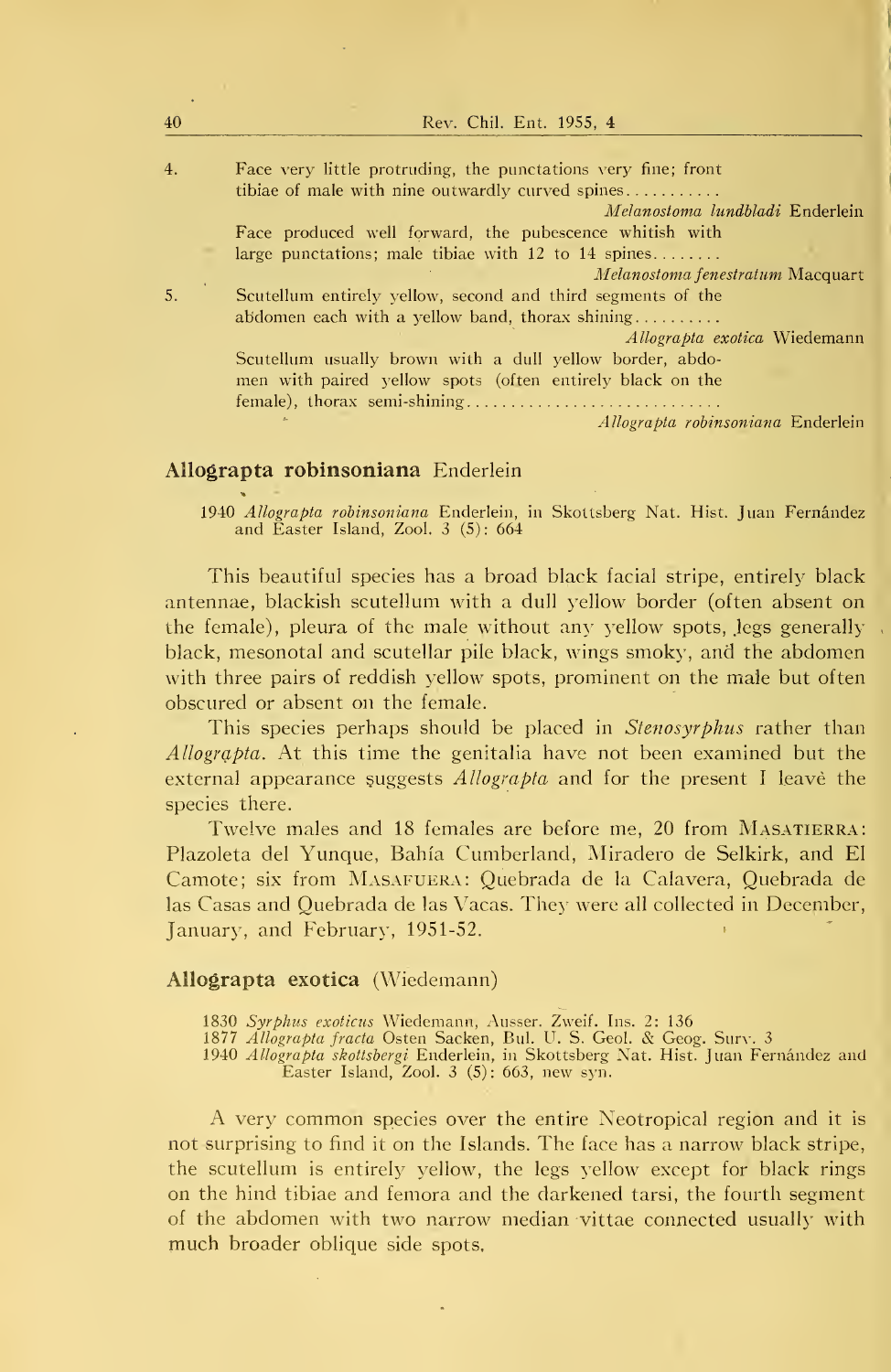Fluke: Insectos J. Fernández - Syrphidae 41

19 specimens, all females except one; nine from MASATIERRA: Miradero de Selkirk, Plazoleta del Yunque and Bahía Cumberland ; nine from Masafuera: Quebrada de la Calavera and Quebrada de las Casas; one from Santa Clara: Morro. These were all taken in December, January and February, 1951-52.

<sup>I</sup> feel that Enderlein's species is the same as Wiedemann's. The narrow shining black stripe on the face is quite characteristic of exotica.

#### Melanostoma (Carposcalis) lundbladi Enderlein

1940 *Carposcalis lundbladi E*nderlein, in Skottsberg Nat. Hist. Juan Fernández and<br>Easter Island, Zool. 3 (5): 665

Related to *punctulatum* and *fenestratum*, the front tibiae of the male with nine outwardly projecting spines and the hind metatarsus geatly swollen. Length  $6,5$  to 7 mm.

Male. —Face covered with brownish pollen (fine pubescence), only the abbreviated mid stripe and the upper oral edges shining; the pollen is more brownish above, grey below, all very finely punctate. The face much less protruding than related species but the tubercle is quite pro minent; pile black, becoming whitish on the broad whitish pollinose cheeks. Front dull, somewhat inflated, thinly brownish pollinose, the pile long and black. Ocellar triangle black with black pile; cilia on the occiput black, the only palé hairs are below near the cheeks. Antennae small, third segment almost as broad as long; first two segments black, the third somewhat reddish underneath.

Thorax black, the mesonotal pollen dark brown giving it a dull appearance; pleura more heavily pollinose but greyish in color; pile of the entire thorax black or dark brown, a few palé hairs anterior to the spiracle. Scutellum of the same general color, fringe of hairs also brownish.

Legs blackish, the anterior and mid tibiae and apical half of their femora reddish; pile all black, yellowish brown beneath the tarsi; the hind metatarsus greatly swollen as viewed either from the side or top. Front tibiae with nine outwardly curved spines, similar to *bunctulatum* Wied., mid tibiae with usually four long bristle-like hairs near the apex on the outer margin.

Wings delicately tinged smoky; squamae brown with black fringe, halteres blackish, plumule white.

Abdomen black, mostly dull, third and fourth tergites with a small pair each of basal metallic, pollinose spots; these spots appear to be enti rely absent on the second tergite; pile black, longer and paler along the sides; venter grey pollinose.

Female.—Dissimilar; paler and the pile everywhere much shorter and usually palé in color, reduced to very short palé hairs on the face and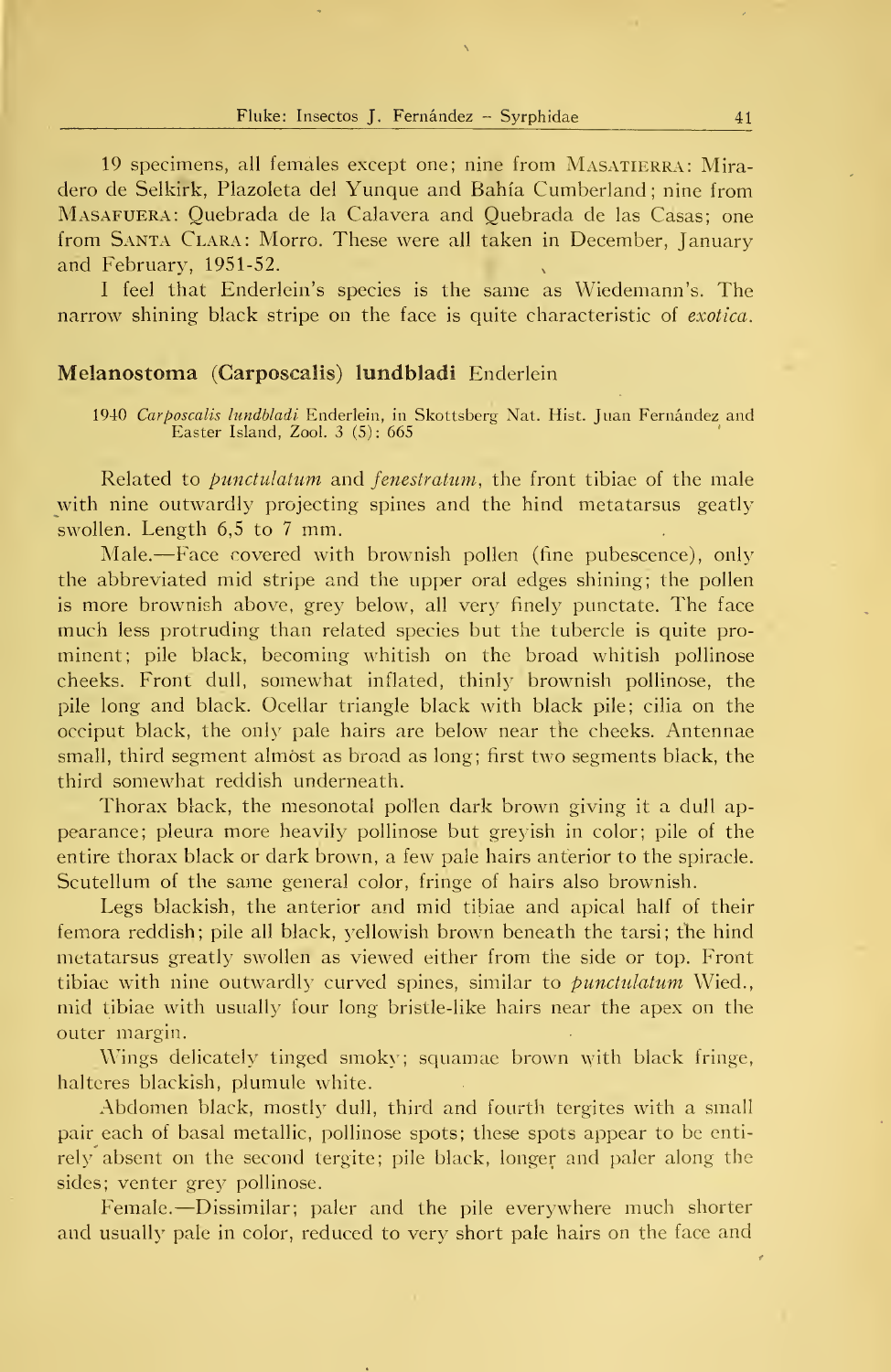mesonotum. Front quite wide, brownish pollinose and the pile black, becoming palé on the occiput. Legs reddish, the tarsi only darkened and the pile mostly whitish; hind metatarsus very little swollen. Abdominal spots somewhát larger.

This species resembles somewhat *punctulatum* Wied. and *fenestratum* Macq. but it is much darker and the face is non-protruding. Since curved spines are found on the front tibiae it indicates the unstable position of Enderlein's genus *Carposcalis*, which however was based on the swollen hind basitarsus. Enderlein described the species from the female only but his description of the brownish pollen on the face indicates these are his species.

At hand are two males, Masatierra, Alto Inglés, 600 meters, Fe bruary, 1952; one female, Miradero de Selkirk, 550 meters, February 15, 1951; and one headless female. Plazoleta del Yunque, 200 meters, February 12, 1951.

#### Melanostoma (Carposcalis) fenestratum (Macquart)

1842 *Syrphus fenestratus* Macquart, Dipt. Exot. 2 (2): 103<br>1865 *Syrphus fenestratus* Philippi, Verh. Zool.-Bot. Gessel. Wien 15: 746

Two females from MASATIERRA, Bahía Cumberland, January 4, 1952 and Plazoleta del Yunque, February 12, 1951, <sup>I</sup> Identify provisionally. The face is protruding and covered with large punctate spots in the white. pollen. The abdominal spots are entirely metallic. Males can be told easily as they have 12 to. 14 curved spines on the outside of the front tibiae. Since this species is quite common along the western coastal región of South America, especially Chile, the Identification is probably correct.

#### Sterphus aurifrons Shannon

1926 *Sterphus aurifrons* Shannon, Proc. U. S. Nat. Mus. 69: 46<br>1933 *Sterphus aurifrons* Shannon and Aubertin, Dipt. Patagonia and S. Chile, A<br>Part 6, fase. 3: 156

The holotype male from Chile is in the British Museum. While <sup>I</sup> have not seen the type Shannon's description leaves no doubt about the identification of the specimens from the Juan Fernández Islands. There are a dozen males and one female before me and <sup>I</sup> have seen in addition three other males from the same place. Since the female has never been recorded before I give here a brief description of it even tho the specimen is somewhat teneral.

Female. —General color less intense, abdomen more bluish but this may be due to its immaturity. Antennae black, the arista more than two times as long as the antenna. Front entirely brownish pollinose, only the